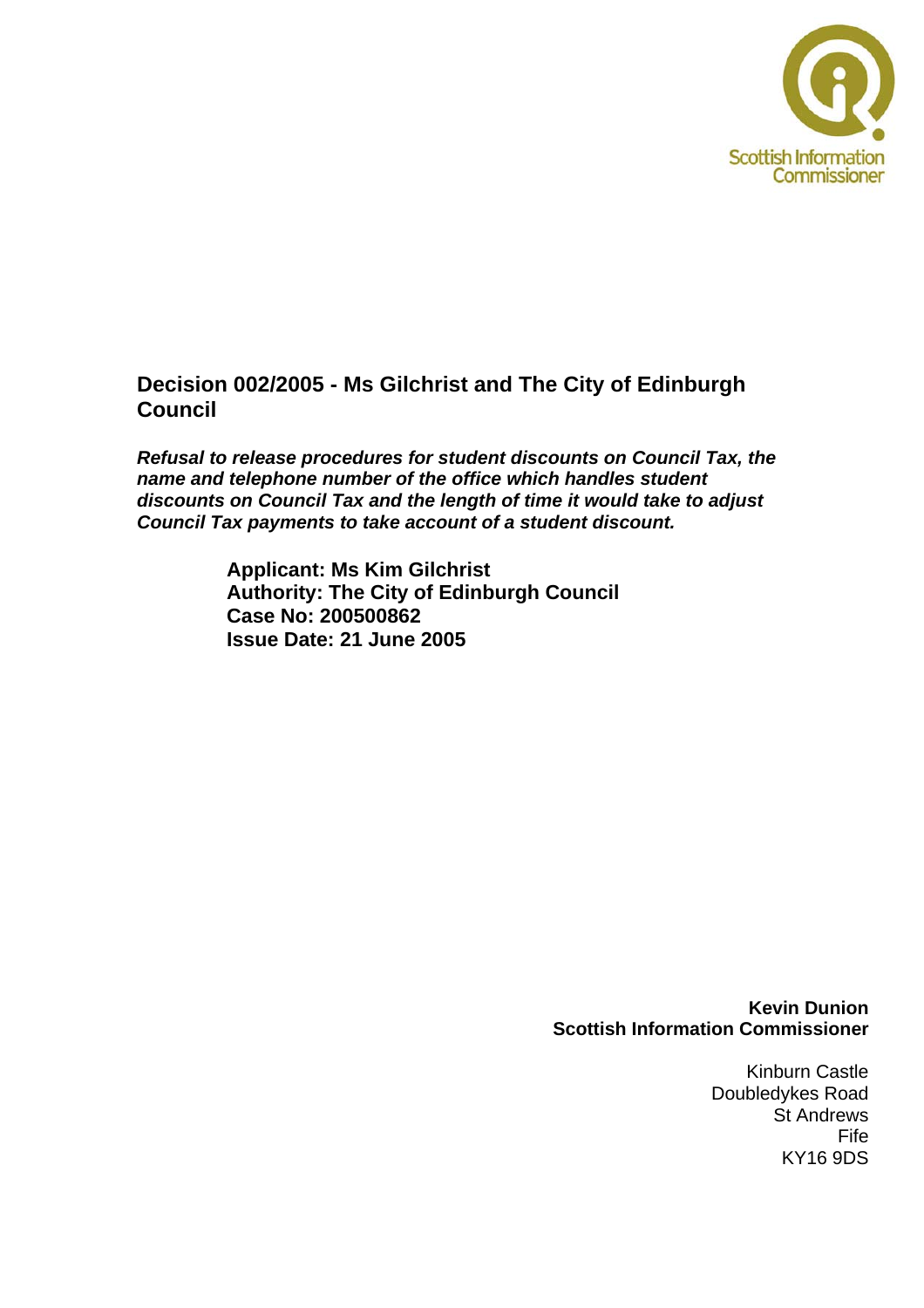

# **Decision - Ms Kim Gilchrist and The City of Edinburgh Council**

### **Council Tax information - refusal of access**

### **Facts**

1. Ms Gilchrist asked for The City of Edinburgh Council's procedures for student discounts on Council Tax, the name and telephone number of the office which handles student discounts on Council Tax and the length of time that it would take to adjust Council Tax payments to take account of a student discount. The City of Edinburgh Council did release the information to Ms Gilchrist during the course of the Commissioner's investigation, but Ms Gilchrist has requested that the Commissioner investigate the way in which The City of Edinburgh City Council has responded to her request for information.

### **Decision**

2. The Commissioner found that The City of Edinburgh Council ("the Council") has not dealt with Ms Gilchrist's request for information in accordance with Part 1 of the Freedom of Information (Scotland) Act 2002 (FOISA).The Council should put in place procedures to conform with the provisions of FOISA particularly in respect to sections 1, 10,15,16,19 and 21, and with paragraphs 3, 6 and 63-71 of the Scottish Ministers' Code of Practice on the Discharge of Functions by Public Authorities under the Freedom of Information (Scotland) Act 2002.

### **Appeal**

3. Should either the Council or the applicant wish to appeal against my decision, there is an appeal to the Court of Session on a point of law only. Any such appeal must be made within 42 days of receipt of this notice.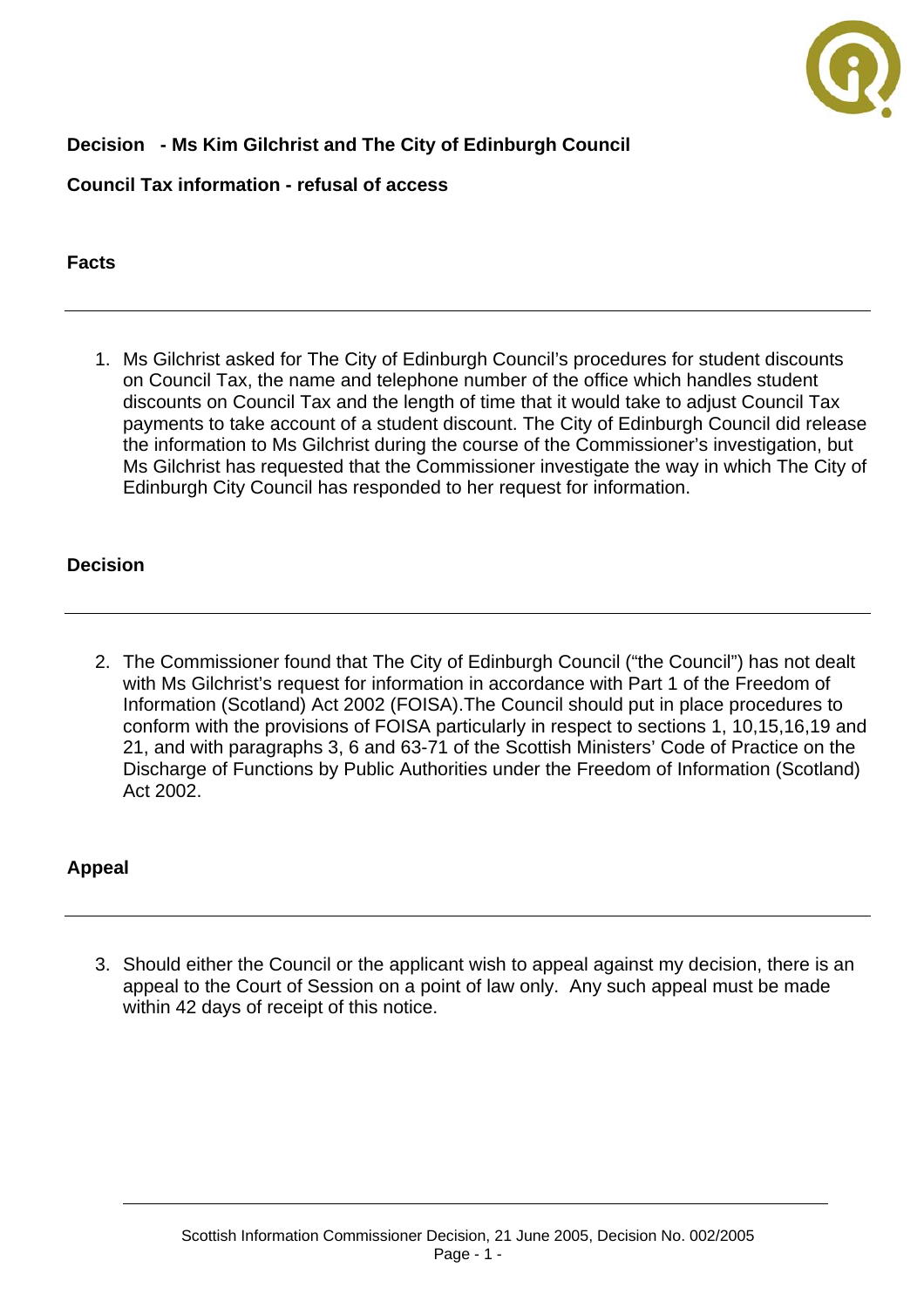### **Background**



- 4. On 3 February 2005, Ms Gilchrist used the Council's online freedom of information form to request information about procedures for student discounts on Council Tax, the name and telephone number of the office which handles student discounts on Council Tax and the length of time that it would take to adjust Council Tax payments to take account of a student discount.
- 5. On the same day, the Corporate Services Department of the Council responded to Ms Gilchrist by email. This response stated that her request was not a request made under FOISA, and that she should contact the Council's Revenues and Benefits Department to access the information. Ms Gilchrist stated in her application to me that she had been trying for some time prior to the introduction of FOISA to access the information from this very department, but had not received a satisfactory response. As a result of the response to her request from the Council's Corporate Services Department, Ms Gilchrist again attempted to access the information from the Revenues and Benefits Department, but did not receive a satisfactory response.
- 6. On 4 February 2005, Ms Gilchrist contacted the Council's Corporate Services Department by email, asking why they did not consider her request to be made under FOISA and which category of exemption applied to the information that she had requested. A different employee from that Department responded to Ms Gilchrist on the same day, restating that the request for information that she had made was not relevant to FOISA, but that this time her request had been passed on to the Council's Revenues and Benefits Department, which would respond within 20 working days. Although the Council assured Ms Gilchrist that she would receive a response within 20 working days, this did not happen.
- 7. Ms Gilchrist then applied to me on 10 March 2005 for a decision on whether the Council had dealt with her request for information in accordance with Part 1 of FOISA.
- 8. The case was allocated to an Investigating Officer within my office.

### **The Investigation**

9. Ms Gilchrist applied to me for a decision on 10 March 2005. She enclosed copies of her request, the Council's response, her request for a review, and the Council's second response.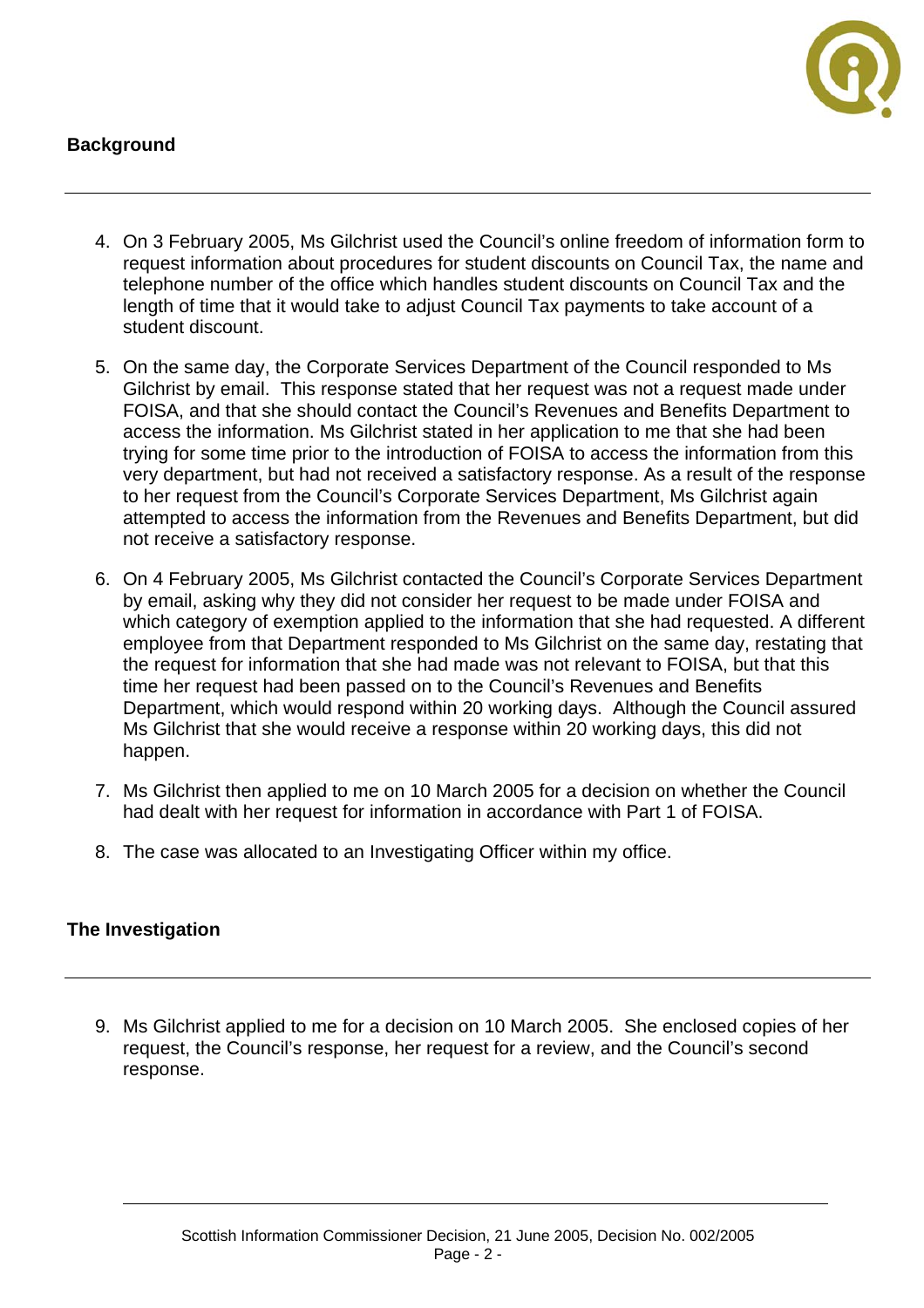

- 10. I considered that the application was valid in terms of section 47 of FOISA. Ms Gilchrist had firstly made a request to the Council for the information and then asked the Council to review their decision not to release the information requested. Ms Gilchrist's second email did not specify that she required a review of the Council's decision, nor state the matter giving rise to her dissatisfaction with the Council's response, as is set out as a requirement for a valid request for review in section 20(3)(c)(ii) of FOISA. However, Ms Gilchrist had not been informed of her right to appeal by the authority. Paragraph 64 of the Scottish Ministers' Code of Practice on the Discharge of Functions by Public Authorities ("the Section 60 Code") makes it clear to public authorities that where an applicant has not been made aware of his or her rights to a review but nevertheless questions, in writing, the decision of an authority, the authority should treat the query as a formal request for a review. It is concluded that Ms Gilchrist had fulfilled these requirements, and therefore I consider her second email to the Council to be a valid request for review.
- 11. On 6 April 2005, I asked the Council to provide me with copies of the information which had originally been requested by Ms Gilchrist on 3 February 2005. I also asked for its comments on the case, as I am obliged to do in terms of section 49(3)(a) of FOISA. In addition, I specifically asked it to explain why it did not consider Ms Gilchrist's request to be a request made under FOISA. I asked the Council to provide me with the information within 10 working days, a period which I considered reasonable given the amount of information Ms Gilchrist had asked to see. The Council failed to respond by this deadline.
- 12. The Council finally replied to my letter on 24 May 2005 after four telephone calls from my Office to check on the progress of the response. In its response, the Council stated that it recognised failings in the way in which it had responded to Ms Gilchrist's request for information. However, it confirmed that it had now made all of the information available to Ms Gilchrist.
- 13. The Council did not include with its response copies of the documents as requested in my letter. In response to a further telephone call on 1 June 2005, a solicitor for the Council provided the requested documents on 3 June 2005.
- 14. In some cases where an authority provides disputed information during the course of an investigation to an applicant, this may be done with a view to settling the case without a need for a decision notice to be published. However, Ms Gilchrist confirmed that she did not wish to withdraw her application to me, as although she was satisfied with the information which had been released to her, she was unhappy with the way in which her request had been handled by the Council.

### **The Commissioner's Analysis and Findings**

15. In my view, the main issue in this investigation is whether the Council was correct in telling Ms Gilchrist that the information request was not made under FOISA.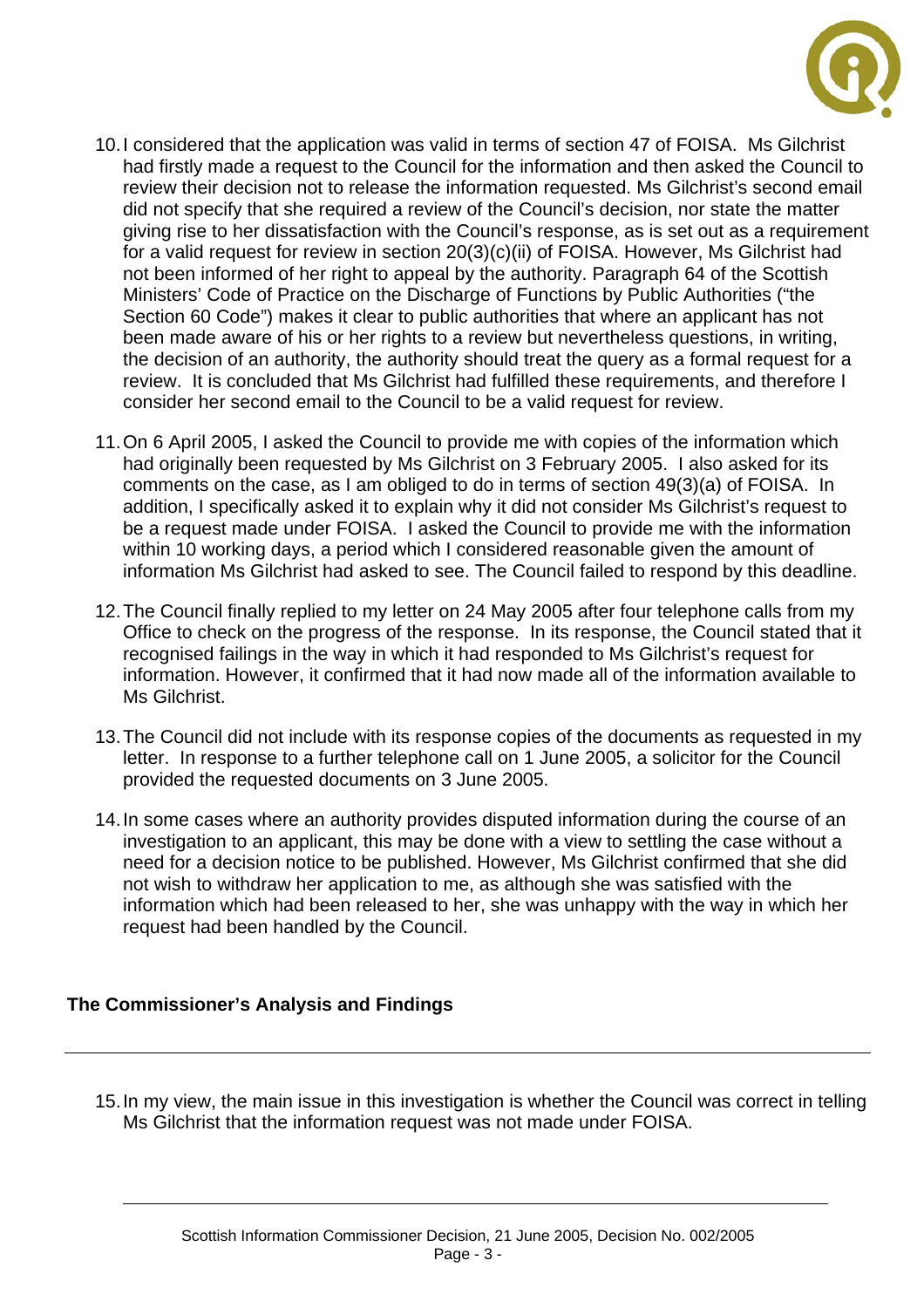

### **Was the information request valid?**

- 16. The Council originally responded to Ms Gilchrist's request on 4 February 2005, well within the timescales set out within FOISA. However, the response did not comply with the provisions of FOISA for the following reasons.
- 17. The Council's response stated that Ms Gilchrist's initial request was not a request made under FOISA and that she should apply to a different department within the Council for the information that she had requested. Section 8 of FOISA sets out the following conditions for valid requests for recorded information made under FOISA. The request must:
	- **•** be in writing or other recordable format:
	- state the name of the applicant and an address for correspondence and
	- **describe the information requested.**
- 18. Ms Gilchrist's request to the Council fulfilled all of these conditions. As a result, the request was a valid information request to which the rights of FOISA applied.
- 19. Ms Gilchrist stated in her application to me that she was unhappy with the way in which the Council had responded to her request for information. I find that the Council's response to Ms Gilchrist's request did not comply with the requirements for responding to information requests made under FOISA for the following reasons.
- 20. Ms Gilchrist was told that she should contact the Council's Revenues and Benefits Department in order to access the information she had requested. FOISA does not state that a member of the public must go to a specific department to request information from a public authority. An information request made to any employee of a public authority should be dealt with in accordance with FOISA, although in practice this may mean arranging for another department of the authority to comply with the information request. In failing to process Ms Gilchrist's request, the Council effectively withheld the information that Ms Gilchrist had requested from it.
- 21. On receipt of a valid request for information, a public authority has three main options: release the information to the applicant; issue a formal notice to the applicant stating that the authority does not hold the information or issue a formal refusal notice to the applicant. I consider that the Council's email of 3 February 2005 can only be treated as a refusal notice. Sections 16 and 19 of FOISA clearly set out the information which must be included in a refusal notice in order for that notice to be valid. The notice must:
	- disclose that the public authority holds the information;
	- specify the exemption that applies to the information;
	- state why the exemption applies (including consideration of the public interest test, where relevant);
	- provide information about the applicant's right to request that the authority conduct a review of their decision, and
	- give information about the applicant's right to apply for a decision from the Commissioner.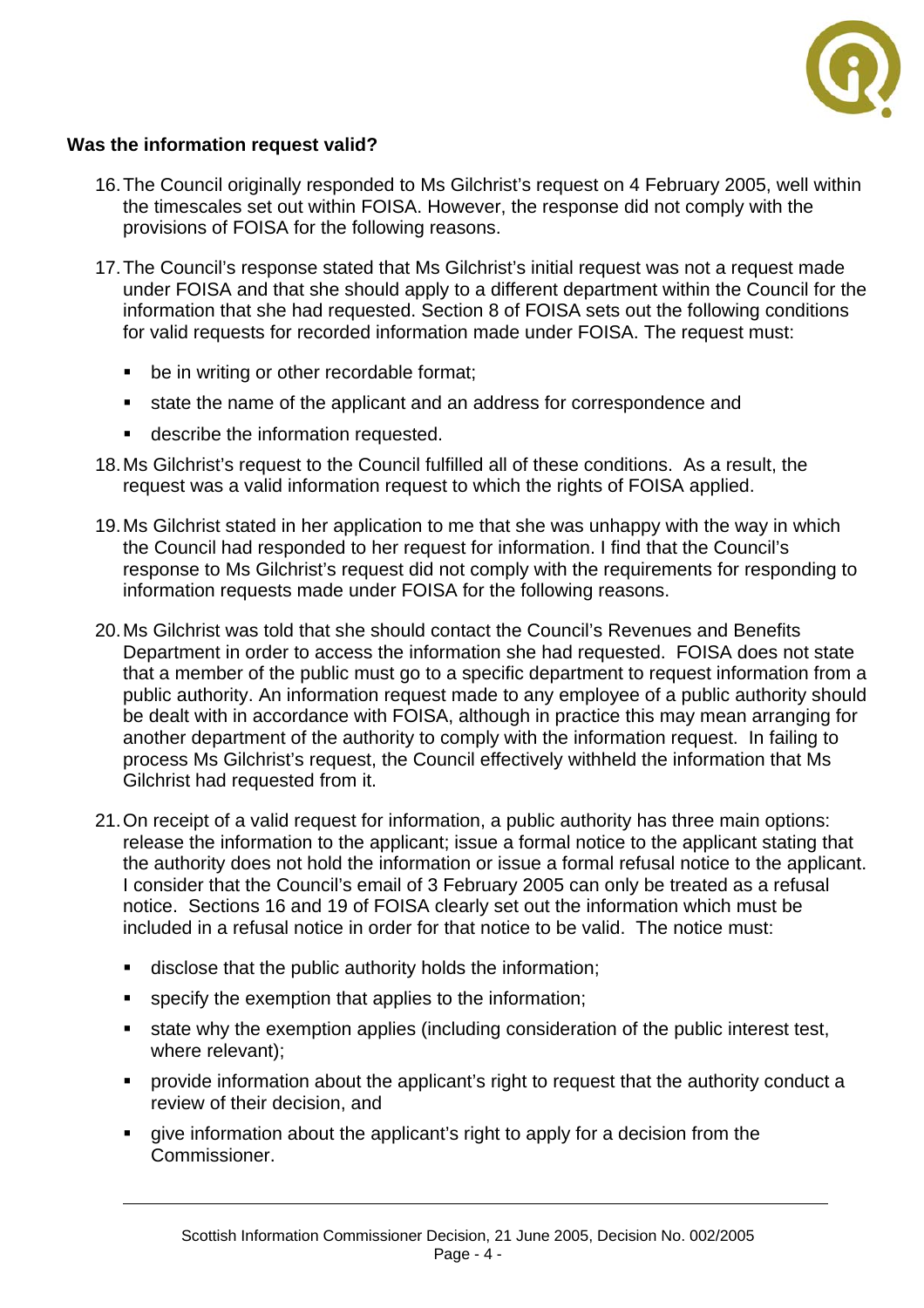

22. Although it could be argued that the Council implicitly disclosed that it held the information that Ms Gilchrist requested in its response, none of the other requirements set out in FOISA were complied with. Therefore, I find that the Council failed to meet its obligations under FOISA in its initial response to Ms Gilchrist. However, I note that in the comments submitted to my Office, the Council has accepted that the initial failure to recognise Ms Gilchrist's request as a valid request made under FOISA meant that subsequently the request was not handled in accordance with the provisions of FOISA.

### **Review stage**

- 23. When Ms Gilchrist requested that the Council review its decision to withhold the information that she had requested, she was again told that her request was not relevant to FOISA, but that the Revenues and Benefits Department of the Council would respond to her request within 20 working days. I find that this is not an adequate response to a request for review made to an authority for the following reason.
- 24. Section 21 of FOISA requires an authority to carry out a review in response to an applicant's request to do so. Following the review, the public authority must issue a written notice to the applicant, which must include details about the requester's right of application to me for decision and about the right to appeal against any decisions by me to the Court of Session. No review appears to have been carried out and this information was not included in the response sent to Ms Gilchrist. Again, I note that the Council has conceded that the case was not handled under FOISA during the stages of initial request and review as it had not designated the email from Ms Gilchrist as a valid request when it was first received by the Council.

### **Duty to advise and assist**

- 25. All public authorities have an obligation under FOISA to advise and assist applicants in making information requests. This duty is set out in section 15 of FOISA. Paragraph 3 of the Section 60 Code states that staff of public authorities should be prepared to explain the key provisions of FOISA to those who may benefit from assistance. Paragraph 6 of the Section 60 Code goes on to state that where the authority has significantly departed from the approach to the provision of advice and assistance to the applicant, it may have failed in its obligation under section 15 of FOISA. I find that in this case the Council failed to recognise a request for recorded information which it held as a request made under FOISA. Given that the member of staff who responded to the initial request held the post of "Freedom of Information Officer", it is reasonable to expect that she should have received sufficient training from the Council to recognise and respond to requests made under the FOISA. Therefore, the Council failed in its duties both under the Section 60 Code and section 15 of FOISA.
- 26. However, I note that the Council recognises that its approach to this case has fallen short of what is required, that it did eventually provide the information to Ms Gilchrist in full and that I have been assured in the comments submitted to me that this was an isolated case.